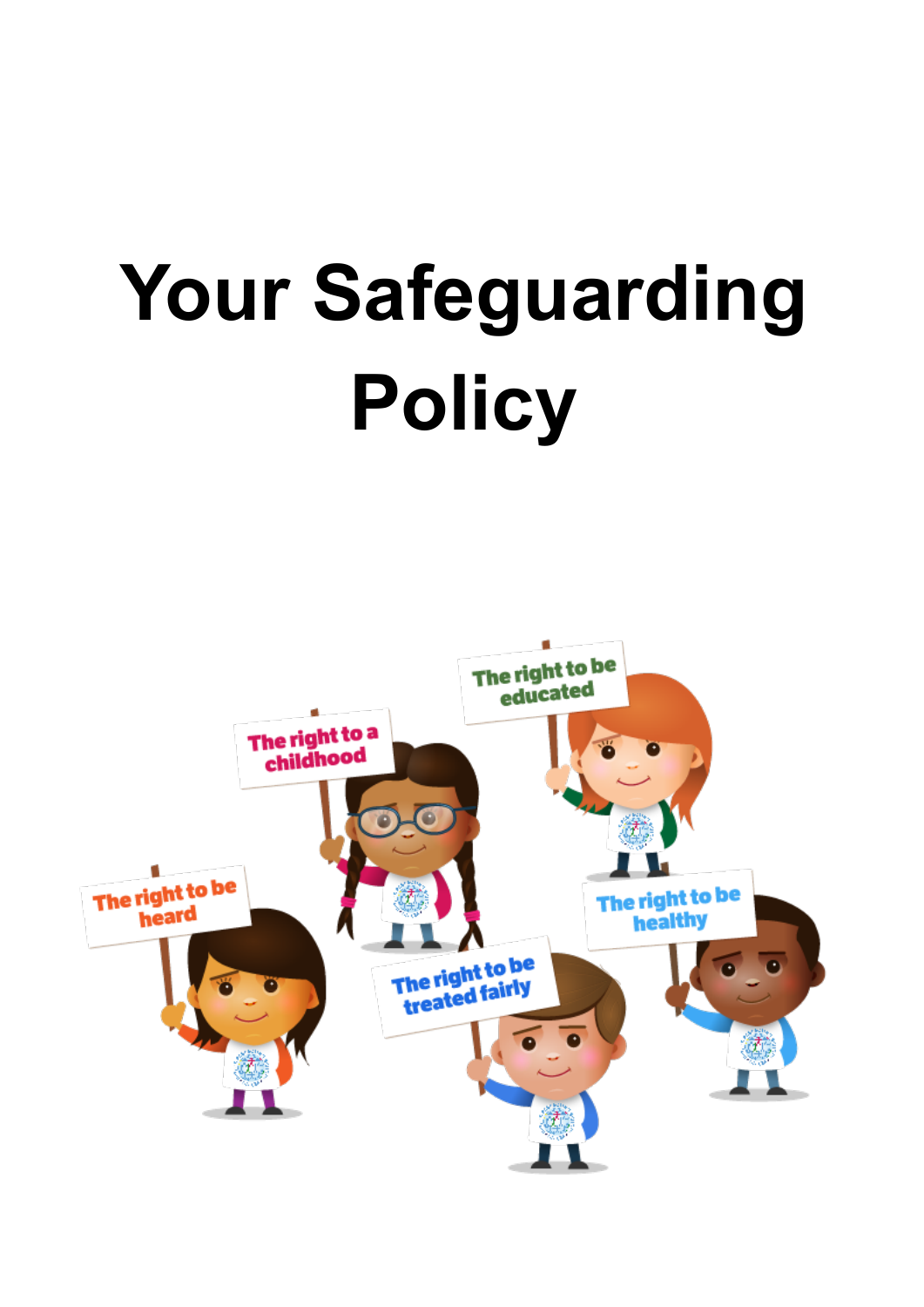

**What is this? Your school has a Safeguarding Policy for staff, families and governors.** 

**This 'child friendly' policy is designed for young people and this should be read as a guide to the main policy. We have written it so it easier to understand and not as long as the main policy.**

## **What is it for?**

**To help you decide what could be a 'problem' and where to get help and support.**

# **Is someone bullying you?**

**You must tell someone at school so we can help you.** 

**Examples of people you can tell are:**

- **Your ClassTeacher**
- **Your Head Teacher or Principal**
- **Your Mentor**
- **Your Learning Support Assistant**
- **Your Safeguarding Team**
- **Your Lunchtime Staff**
- **ANYONE who works in our school**

 **Do NOT keep it a Secret!**

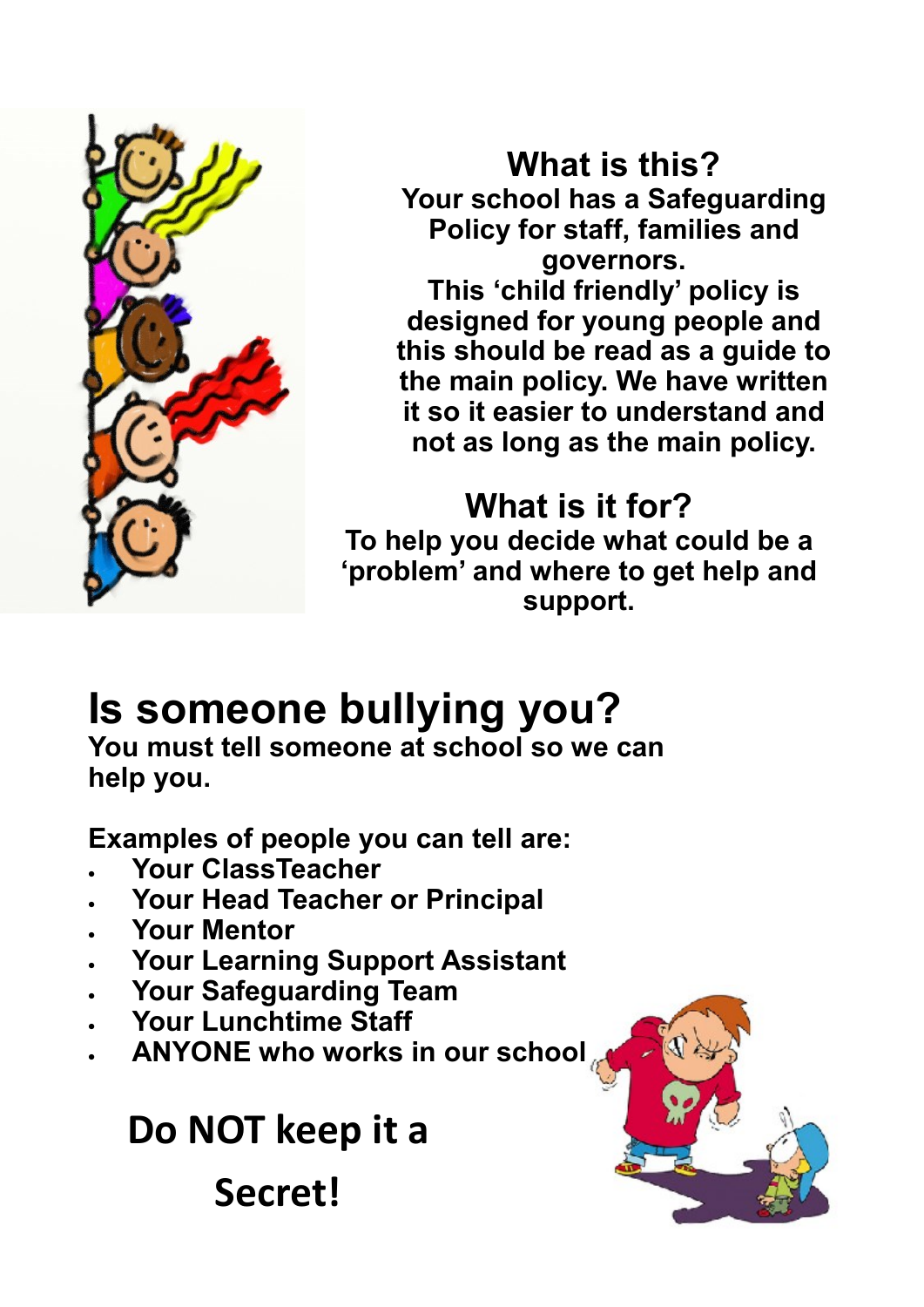## **Saying funny things to you**

**Has someone said something to you or have you heard something that you do not like or upsets you?**

**You must tell someone at the school so we can help you.** 

**Examples of people you can tell are:**

- **Your ClassTeacher**
- **Your Head Teacher or Principal**
- **Your Mentor**
- **Your Learning Support Assistant**
- **Your Safeguarding Team**
- **Your Lunchtime Staff**
- **ANYONE who works in our school**

# **Do NOT keep it a Secret!**





# **Touching you**

**Has someone touched you on a part of your body like your bottom, chest, in-between your legs or anywhere else you do not like? Anywhere that your underwear covers or your swimsuit** 

**You must tell someone at school so we can help you.** 

**Examples of people you can tell are:**

- **Your Teacher**
- **Your Headteacher or Principal**
- **Your Mentor**
- **Your Learning Support Assistant**

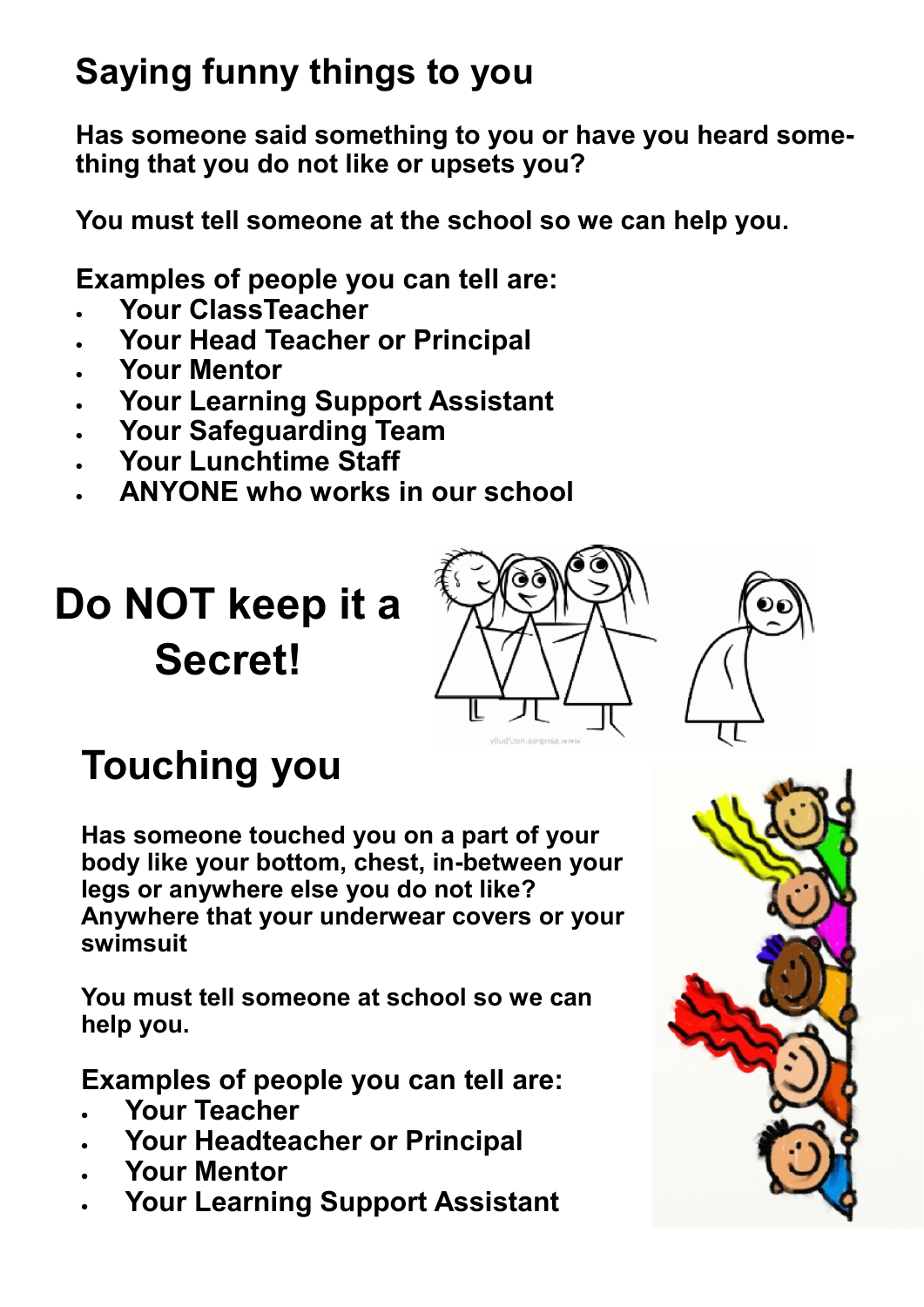## **Trying to give you tablets, cigarettes, drugs or alcohol**

Has someone asked you if you want a tablet or to smoke a cigarette, or have a drink of something and you do not know what it is?

#### **Do not eat, drink or smoke what they are giving you.**

You must tell someone at the school so we can help you.

### **Examples of people you can tell are:**

- **Your Class Teacher**
- **Your Head Teacher or Principal**
- **Your Mentor**
- **Your Learning Support Assistant**
- **Your Safeguarding Team**
- **Your Lunchtime Staff**
- **ANYONE who works in our school**

## **Hitting, punching or smacking you**



Has someone hit, punched or smacked you or hurt you in anyway?

You must tell someone at the school so we can help you.

#### **Examples of people you can tell are:**

- **Your Class Teacher**
- **Your Head Teacher or Principal**
- **Your Mentor**
- **Your Learning Support Assistant**
- **Your Safeguarding Team**
- **Your Lunchtime Staff**
- **ANYONE who works in our school**

If in doubt, talk to someone. There are many staff at school for you to talk to and they will help support you.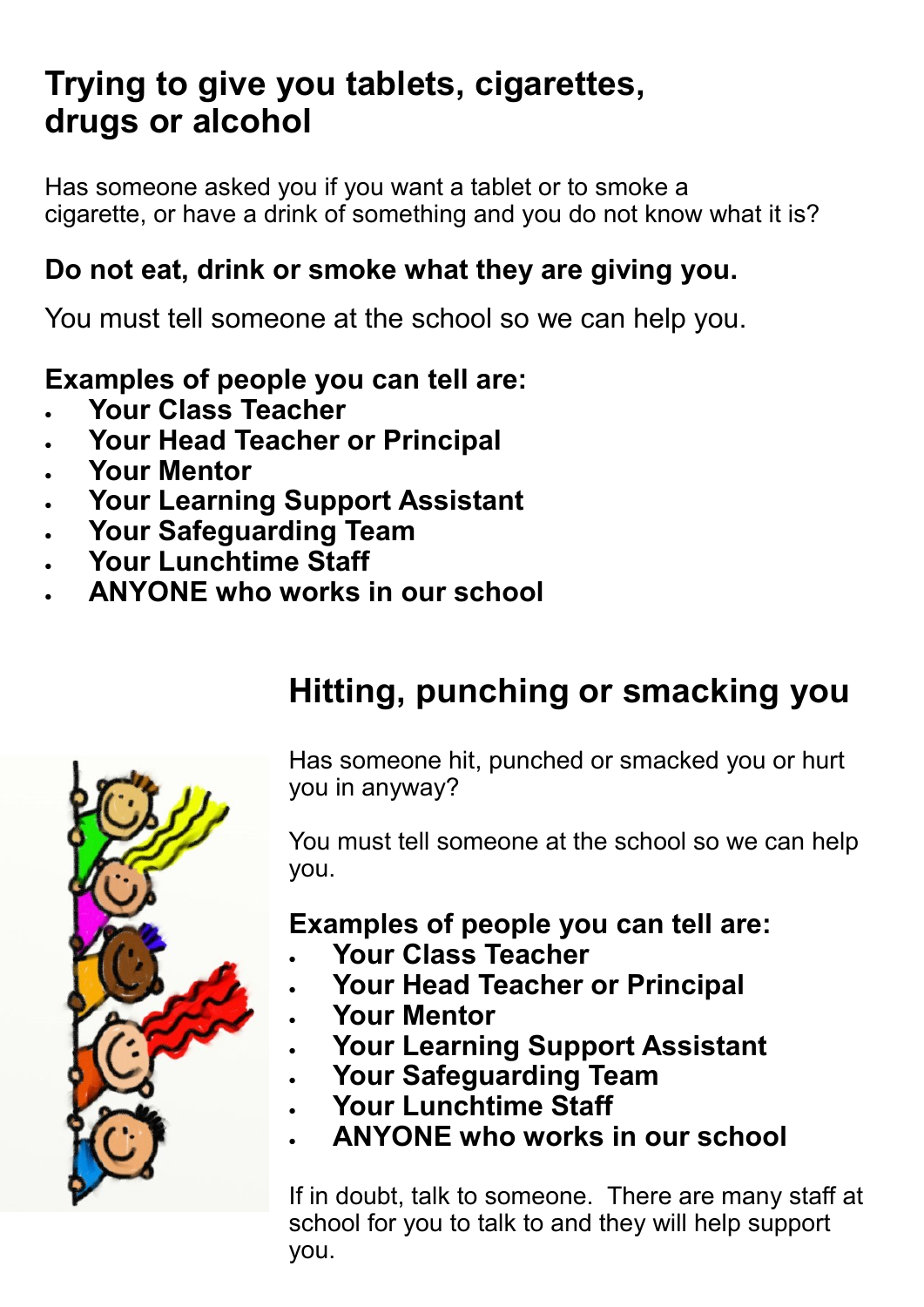### **The four main areas of Child Protection concerns are:**

- 1. **Physical Abuse** hitting, smacking, shaking, throwing, burning, biting etc
- 2. **Sexual Abuse** be aware this doesn't always mean actually touching a child. It could be someone making you watch things to do with sex or encouraging you to act in an inappropriate way.
- 3. **Neglect** this means things like not providing meals or warmth or clothing. Or perhaps not taking you to the Doctors when you need to go. There may be lots of different reasons why a child is neglected and it is really important that we know so we can help.
- 4. **Emotional Abuse** This means when someone upsets you or makes you feel bad. If someone in your family says horrible things to you and makes you feel sad and worthless.

#### **Just are just a few examples for you and if you think you may have a problem that is similar to one of these then talk to someone to check.**

## **How does your school work to protect children?**

There are lots of different ways, but one of the main ways is making sure the staff here at your school know how to keep you safe and also make sure you have someone to talk to if you need to.

The staff at school are here to support young people and their families if there is a Child Protection concern.

Safeguarding and Child Protection mean we look after children and keep them safe.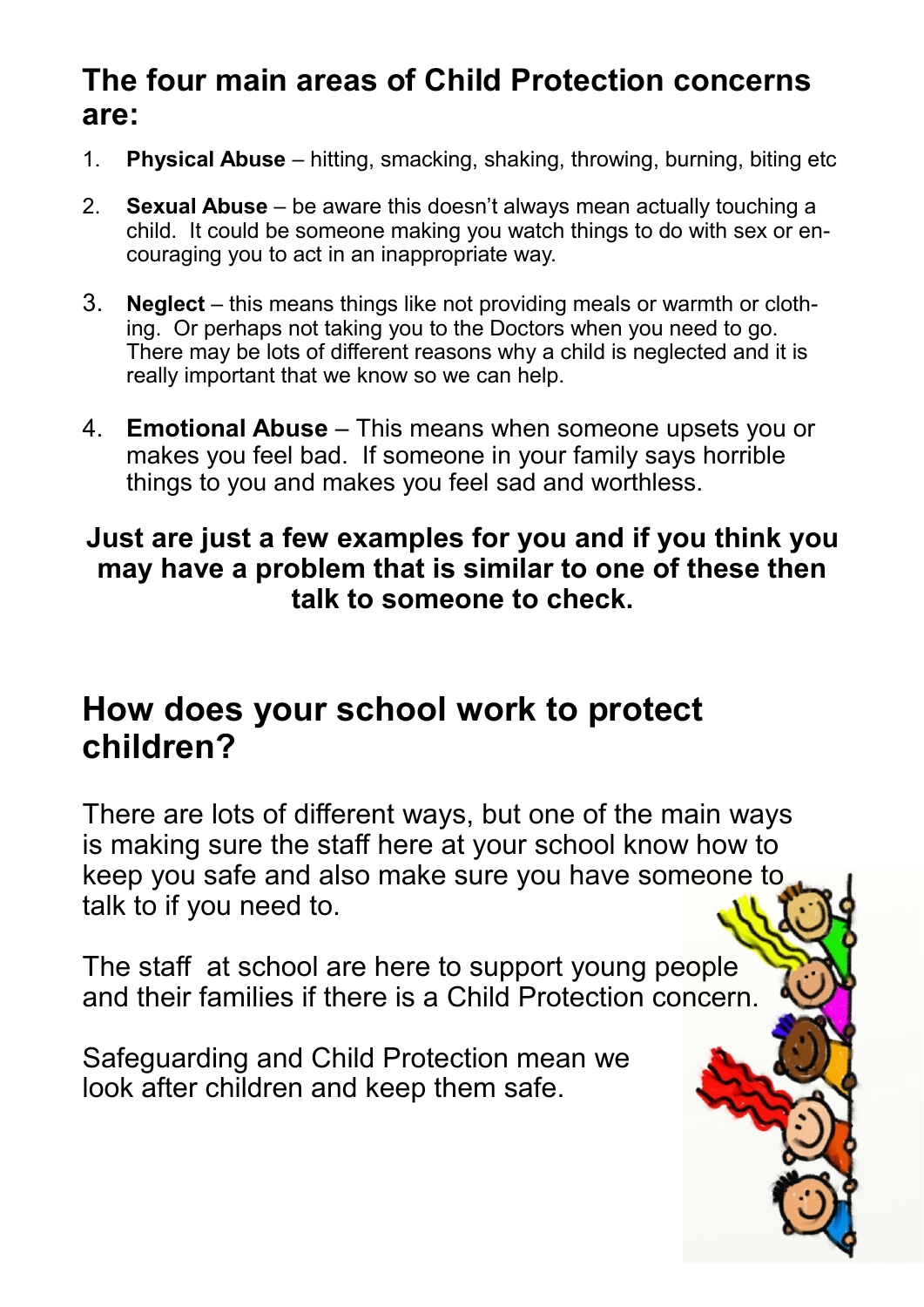

# **Staying Safe TOP 10 TIPS**

- 1) Do not talk to strangers
- 2) Do not accept presents from strangers
- 3) Always tell someone you trust where you are going
	- 4) Only have people you know on your social media site or on gaming sites
- 5) If you are worried about the way someone around you is behaving, talk to an adult you trust or ring Childline on 0800 1111.

You can also speak to www.kooth.com

- 6) Never give out information about yourself online
- 7) Never get into a vehicle with someone you don't know
	- 8) Be a good friend and look out for each other
- 9) Ask for support if you need it and know there are always people who are there for you
	- 10) No one should ever make you feel uncomfortable and tell you to keep it a secret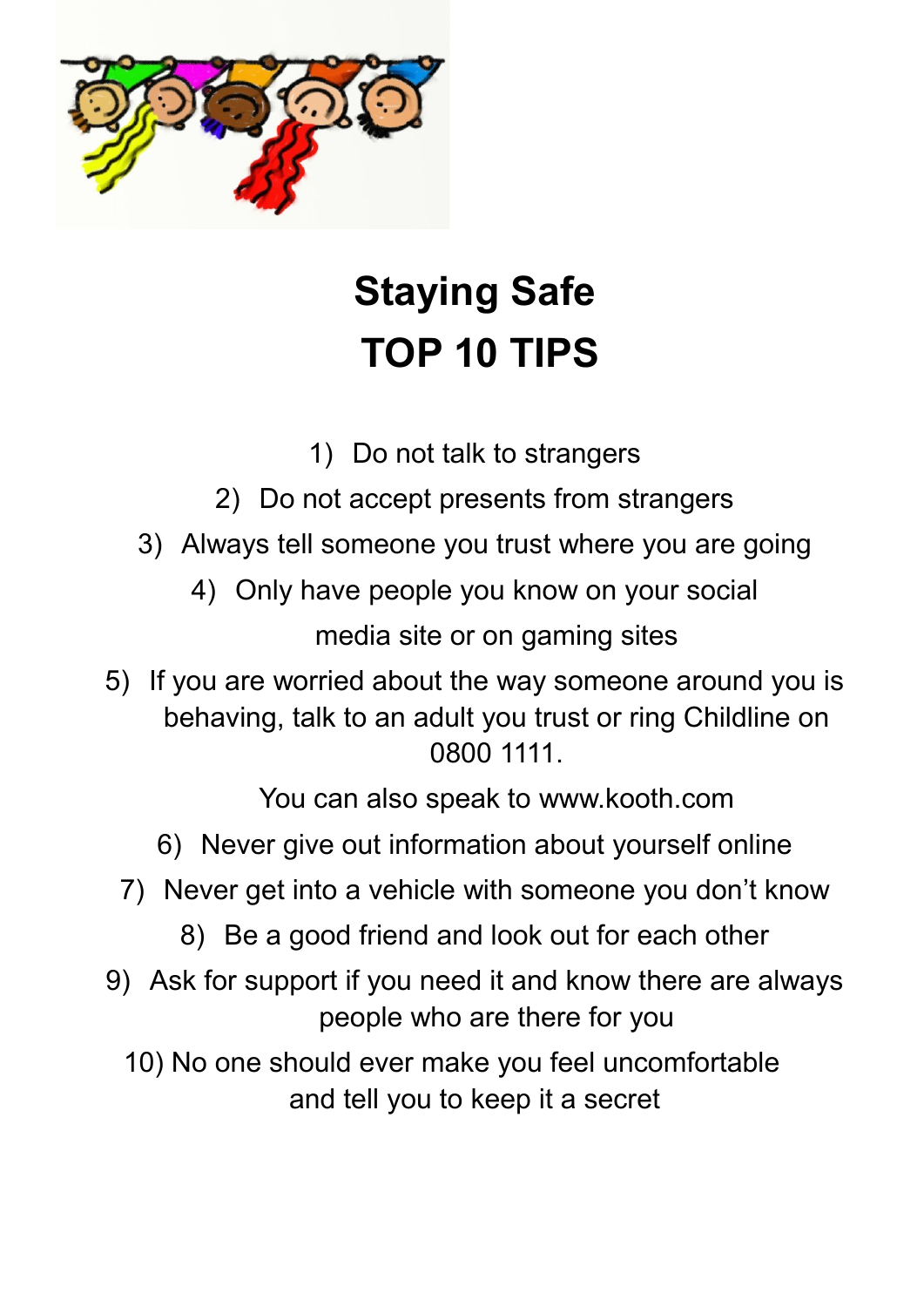# **NSPCC**

**EVERY CHILDHOOD IS WORTH FIGHTING FOR**